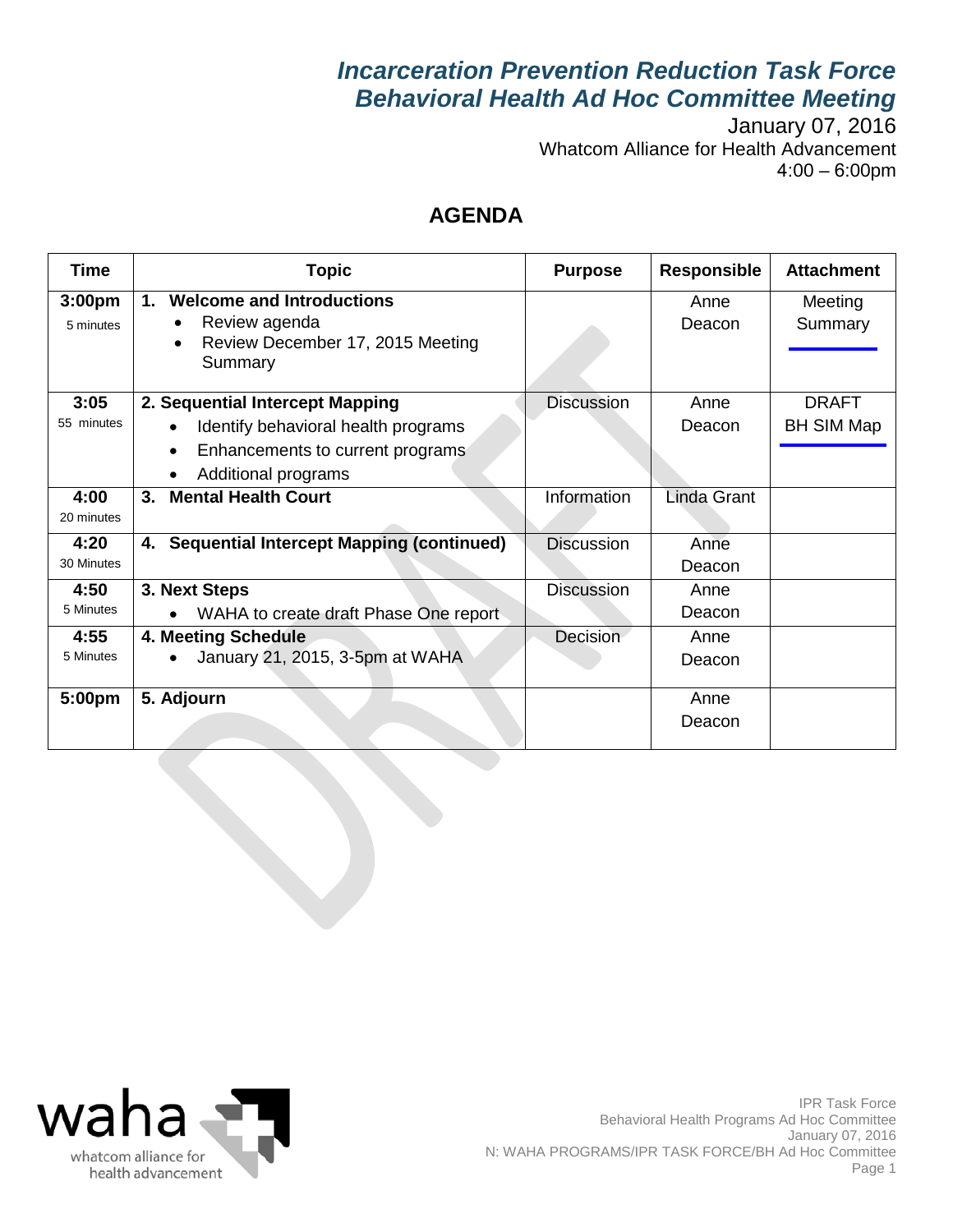## **Incarceration Prevention and Reduction Task Force**

Behavioral Health Ad Hoc Committee Meeting Summary, December 17, 2015 Whatcom Alliance for Health Advancement 800 East Chestnut, LL, Bellingham WA 3 – 5 pm **Attendance**

<span id="page-1-0"></span>

| <b>Present</b>                           | <b>Representing</b>                     |  |  |  |
|------------------------------------------|-----------------------------------------|--|--|--|
| Bernstein, Jill                          | Citizen representative                  |  |  |  |
| Deacon, Anne                             | <b>Whatcom County Human Services</b>    |  |  |  |
| Foster, Vince (proxy for Chris Phillips) | PeaceHealth St. Joseph Medical Center   |  |  |  |
| Gardner, Mark (proxy for Daniel Hammill) | City of Bellingham, City Council        |  |  |  |
| Gribben, Susan                           | Consumer                                |  |  |  |
| Manering, Byron                          | <b>Brigid Collins</b>                   |  |  |  |
| Morgan, Irene                            | <b>Restorative Community Coalition</b>  |  |  |  |
| Parks, Jeff (proxy for Sheriff Elfo)     | <b>Whatcom County Sheriffs' Office</b>  |  |  |  |
| Winter, Greg                             | <b>Opportunity Council</b>              |  |  |  |
| <b>Absent</b>                            |                                         |  |  |  |
| Manering, Byron                          | <b>Brigid Collins</b>                   |  |  |  |
| <b>Staff</b>                             |                                         |  |  |  |
| Parker, Mike                             | <b>Opportunity Council</b>              |  |  |  |
| Falcone, Jaelyn                          | <b>WAHA</b>                             |  |  |  |
| Mowery, Perry                            | <b>Whatcom County Health Department</b> |  |  |  |
| Moore, Elya                              | <b>WAHA</b>                             |  |  |  |
| Smith, Veronica                          | WAHA                                    |  |  |  |
| <b>Meeting Summary</b>                   |                                         |  |  |  |

#### **1. Call to Order**

Anne called the meeting to order

#### **2. Sequential Intercept Model Mapping**

The workgroup mapped known current programs and services in the Sequential Intercept Model (SIM). Key areas noted for further exploration include:

- Tribal courts
- Juvenile justice programs
- Need for additional voices at the table (specifically prosecutor and public defender offices)
- Developing a single clear point of access for behavioral health services in Whatcom **County**

#### **3. Next Steps**

WAHA will create a document that reflects the Intercept Map, as currently known, for distribution to the Task Force and further development.

### **4. Meeting Schedule**

January 07, 2016, 3 – 5pm, WAHA It was noted that this meeting conflicts with the scheduled Jail Tour and Drug Court visit (1/7/2016 – 11am – 3:30pm). Staff will work to reschedule, if possible.